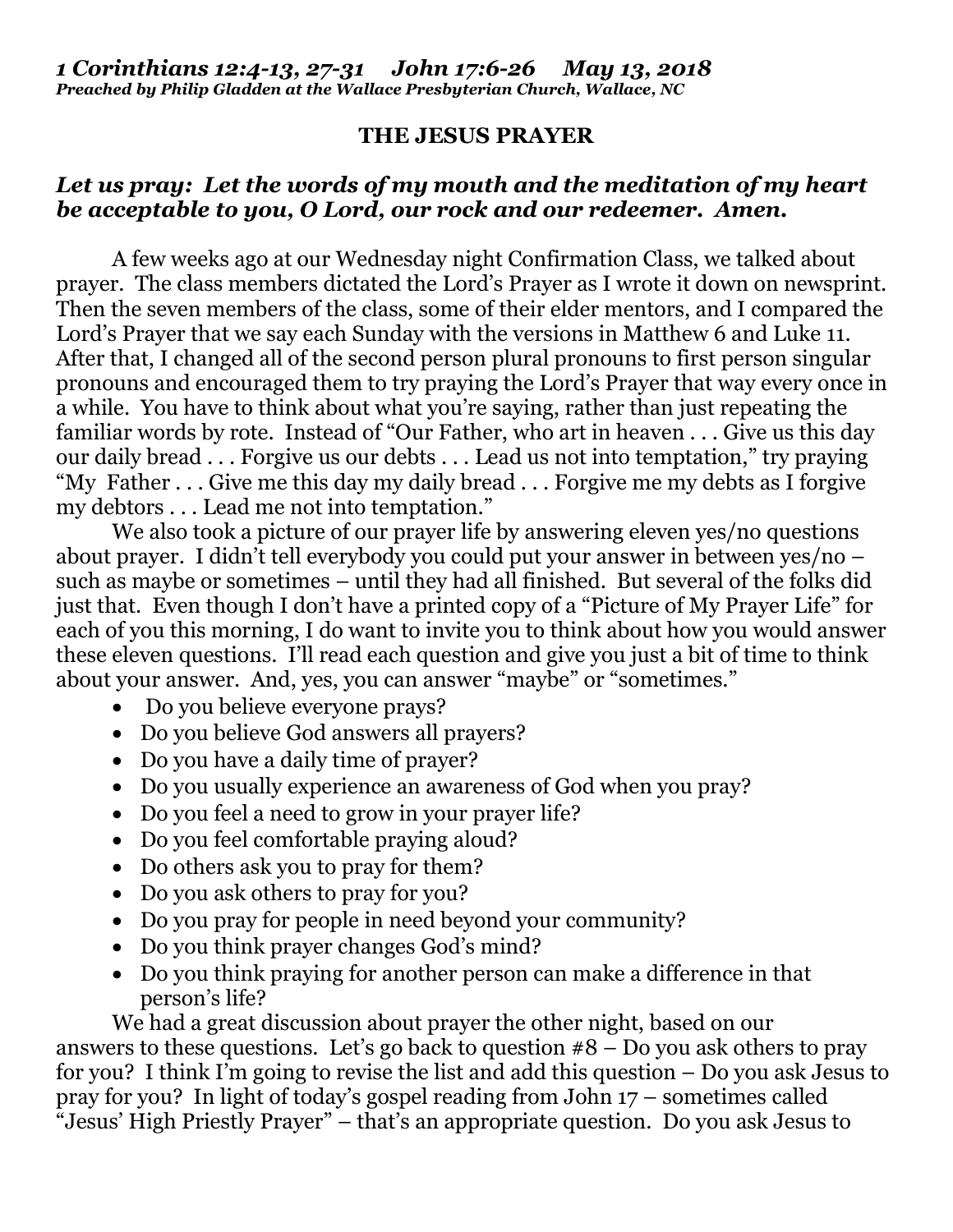pray for you? Besides John 17:20, there are several places in the New Testament where we learn that Jesus prays for us:

- 1 John 2:1 "My little children, I am writing these things to you so that you may not sin. But if anyone does sin, we have an advocate with the Father, Jesus Christ the righteous."
- Romans  $8:34 "Who is to condenn? It is Christ Jesus, who died, yes, who$ was raised, who is at the right hand of God, who indeed intercedes for us."
- $\bullet$  Hebrews 7:25 "Consequently he is able for all time to save those who approach God through him, since he always lives to make intercession for them."
- Hebrews 9:24 "For Christ did not enter a sanctuary made by human hands, a mere copy of the true one, but he entered into heaven itself, now to appear in the presence of God on our behalf."

To that list, I would add Romans 8:26-27, which talk about the Spirit praying for us, but the Spirit is the Spirit of the risen Lord Jesus Christ – "Likewise the Spirit helps us in our weakness; for we do not know how to pray as we ought, but that very Spirit intercedes with sighs too deep for words. And God, who searches the hearts, knows what is the mind of the Spirit, because the Spirit intercedes for the saints according to the will of God."

"The Jesus Prayer" usually refers to a prayer believers pray to Jesus. It is a very simple prayer – "Lord Jesus Christ, Son of God, have mercy on me, a sinner." The simple prayer is based on the tax collector's prayer in the temple in Luke 18:9-14: "Two men went up to the temple to pray, one a Pharisee and the other a tax collector. The Pharisee, standing by himself, was praying thus, 'God I thank you that I am not like other people: thieves, rogues, adulterers, or even like this tax collector. I fast twice a week; I give a tenth of all my income.' But the tax collector, standing far off, would not even look up to heaven, but was beating his breast and saying, 'God, be merciful to me, a sinner!'"

"The Jesus Prayer" has a long history in the church, dating perhaps from the fifth century among monks in the Egyptian desert. The prayer is especially well-known and well-used in the Eastern Orthodox Church. "The Jesus Prayer" didn't really make an appearance in the Western Church until almost the 20th century. Many times prayers of "The Jesus Prayer" use a prayer rope, a knotted cord of 33, 50, or 100 knots, similar to rosary beads. "The Jesus Prayer" is a simple and helpful way to fulfill the apostle Paul's admonition in 1 Thessalonians 5:17, "pray without ceasing."

I spent last Monday at the St. Francis Springs Prayer Center in Stoneville, NC, north of Greensboro, near Eden. It is a beautiful retreat center that I plan to visit again this summer. The beauty and simplicity of the grounds and the hospitality of the staff certainly reflect the life and ministry of St. Francis himself. As I walked down the hallway to my room, I enjoyed looking at the paintings of scenes from Francis' life. He was, indeed, a man of prayer.

There is a story about Francis and his devotion to prayer. Bernard of Quintavalle was a rich and important man who was impressed by Francis early in Francis' ministry. He invited Francis to his home to test him. As they were going to sleep in the same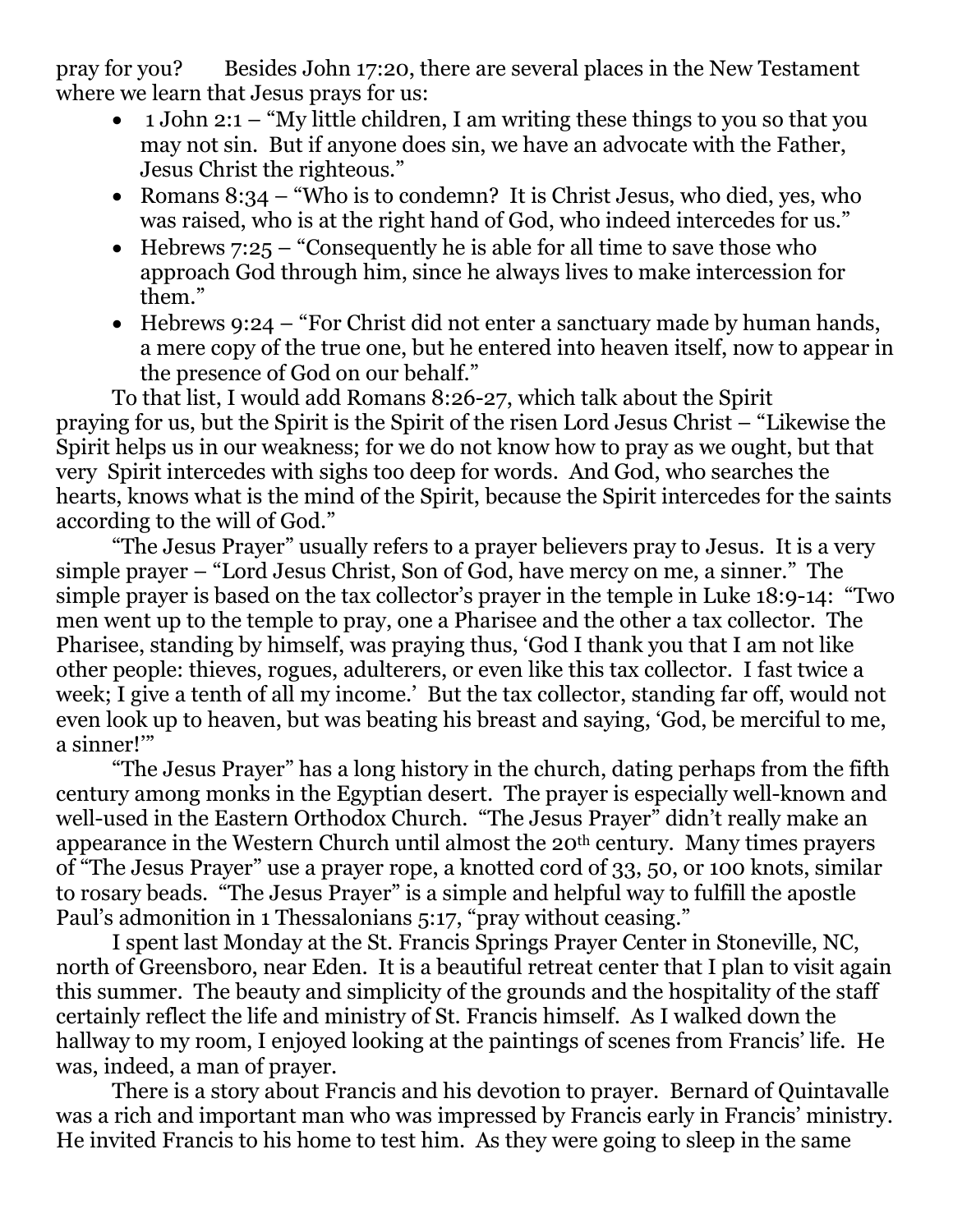room, Francis pretended to be asleep. Bernard also pretended to be asleep by snoring loudly. When Francis thought that Bernard was sleeping, he got out of bed and began to pray. Bernard was convicted by what he saw to 'leave the world and follow you in whatever you order me to do.' He saw Francis looking up to Heaven and raising hands. He prayed with intense fervor and devotion, saying, 'My God and my all.' He kept repeating this with devout persistence until [morning prayers]."<sup>1</sup> Francis' persistent prayer was in the spirit of the simple "Jesus Prayer."

As it is written and prayed, "The Jesus Prayer" is us sinners praying to Jesus for mercy. But today's sermon title – "The Jesus Prayer" – certainly fits John 17, about Jesus praying for us. The entire chapter is Jesus praying on the night before his death. That's why he begins his prayer this way – "Father, the hour has come; glorify your Son so that the Son may glorify you, since you have given him authority over all people, to give eternal life to all whom you have given him." In John's gospel, as counterintuitive and paradoxical as it might seem, Jesus' hour of glory is when he hangs on the cross.

John's gospel doesn't have a story about Jesus praying in the Garden of Gethsemane. Instead, Jesus' prayer as he faces death is for his disciples, the world, and for you and me – those who believe in him through the word of his disciples and apostles. It is remarkable and humbling to know that as he faced death on the cross the next day, Jesus spent some of his final hours praying for you and me . . . and he still prays for us. So, in a sense, "The Jesus Prayer" gets turned around from "Lord Jesus Christ, have mercy on me, a sinner" to "Pray for me, a sinner, dear Jesus."

Last Sunday I led the elders and some other church members in some pastoral care training in preparation for this summer. When we talked about visiting someone in the hospital, I suggested they ask the patient and his/her family if they would like to have prayer. I also encouraged them to ask, "What would like for me to pray for?" That feedback can help the prayer be more specific and personal.

Imagine Jesus asking you, "What would like for me to pray for?" At first glance, that might sound like the same thing as us asking God about different needs and joys and concerns. But think about it – imagine Jesus asking you, "What would like for me to pray for?" I know that sometimes when I pray, I don't even know what to pray for or how to pray. That's when I really depend on the promise that the Spirit intercedes for us with sighs too deep for words. At such times, it's certainly encouraging and humbling to know that Jesus is praying for me.

In some remarks about Jesus praying for us, Pope Francis said this: "It seems a little strange that He who came to give us salvation, who has the power, prays to the Father. Jesus is the great intercessor. He stands before the Father in this moment, praying for us. This is our strength: to be able to say to the Father, 'But if you, Father, will not consider us, consider your Son who prays for us.' From the first moment Jesus prays: He prayed when He was on earth and He continues to pray now for each of us, for the whole Church."<sup>2</sup>

On October 28, 2013, Pope Francis delivered his homily at the St. Martha guest house of the Vatican. Again, he spoke about Jesus praying for his people. At the end of his homily, the Pope said, "We often say to each other: 'Pray for me. I need prayers. I have so many problems,' but this is good, eh? Because we brothers must pray for each other." When we think about this, said the Pope, we must thank God for giving us a